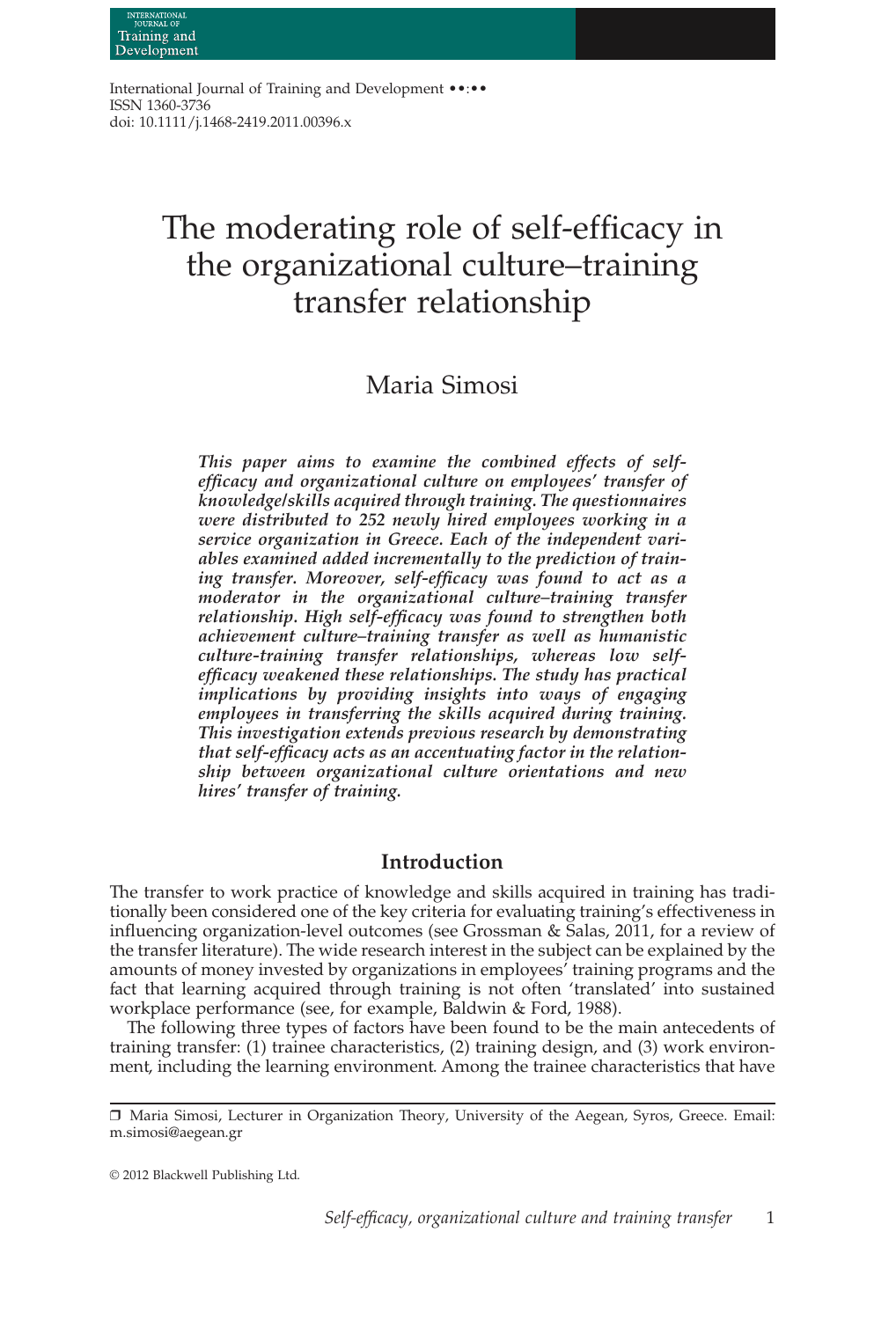been examined as predictors of training outcomes, self-efficacy has proved very popular in the literature, whereas, in regard to work environment characteristics, the research focus has been placed on what has been referred to as 'transfer of training climate'. However, in general, trainee characteristics and work-environment features have mainly been studied independently of each other (Holladay & Quinones, 2003; Smith-Jentsch *et al*., 2001; Tziner *et al*., 2007). In particular, although both self-efficacy and organizational culture have been demonstrated to play a pivotal role in enhancing training effectiveness, no previous study appears to have examined the combined effects of these two factors on such effectiveness.

The present study sets out to fill this gap. By drawing on social cognitive (Bandura, 1986) and social exchange approaches (Blau, 1964), it seeks to extend previous research by examining the combined effects of self-efficacy and organizational culture on training transfer in a large, Greek service organization. In doing so, it addresses recent calls for multidimensional models of training transfer that will incorporate both situational and individual variables as well as their joint effect on training transfer (for example, Burke & Hutchins, 2007; Ford & Weissbein, 1997). Moreover, the study extends existing research by exploring *newcomers*' training, which is particularly important because findings suggest that early job training plays a critical role in the socialization and adjustment of newcomers (Jones, 1986). Newcomers are defined here as new members/employees entering an organization.

## **Theoretical framework**

#### **Training transfer**

Most commonly, transfer of training has been defined as the application to the job of knowledge, skills and attitudes learned from training and subsequent maintenance of them over a certain period of time (Xiao, 1996). Given the fact that a gap between the employee training and the transfer of such training back to the workplace has been reported (for example, Baldwin & Ford, 1988; Facteau *et al*., 1995), researchers have attempted to identify the factors facilitating or impeding the transfer of training, whereas practitioners have focused on designing interventions that support the effectiveness of organizational training.

One of the dominant models in the field has been that put forward by Baldwin and Ford (1988) and this has also been tested by many empirical studies. According to this model, training effectiveness is contingent upon three set of variables. The first one refers to training design and delivery and includes principles of learning and learning goals, training content, its sequence and similarity with the actual job. The second one refers to trainee characteristics with a focus on ability, motivation to learn or to transfer, self-efficacy and certain personality characteristics. The third set of variables concerns work environment characteristics, mainly supervisor and colleague support and opportunities to use what has been learned. According to Kirkpatrick's (1987) taxonomy, trainee reactions, learning, behaviour and organizational results constitute four major indicators that need to be assessed for training evaluation. Another influential conceptual model in the field has been Kontoghiorghes' (2004) framework, which, although falling within the three broad categories of the factors put forward by Baldwin and Ford, offers an expanded and more systemic model of the training framework in the sense that it incorporates work environment factors that relate not only to the immediate learning environment but also to employee and organizational performance in general (for example, high-performance team environment, organizational commitment).

It becomes apparent from this review of existing frameworks that the need to examine training transfer as a multidimensional construct has started gaining momentum. However, there are still calls for researchers to elucidate relationships among situational and individual factors (see, for example, Burke & Hutchins, 2007) while reviews have indicated the need for empirical studies to use employees rather than college students (see, for example, Cheng & Ho, 2001).

<sup>2</sup> *International Journal of Training and Development* © 2012 Blackwell Publishing Ltd.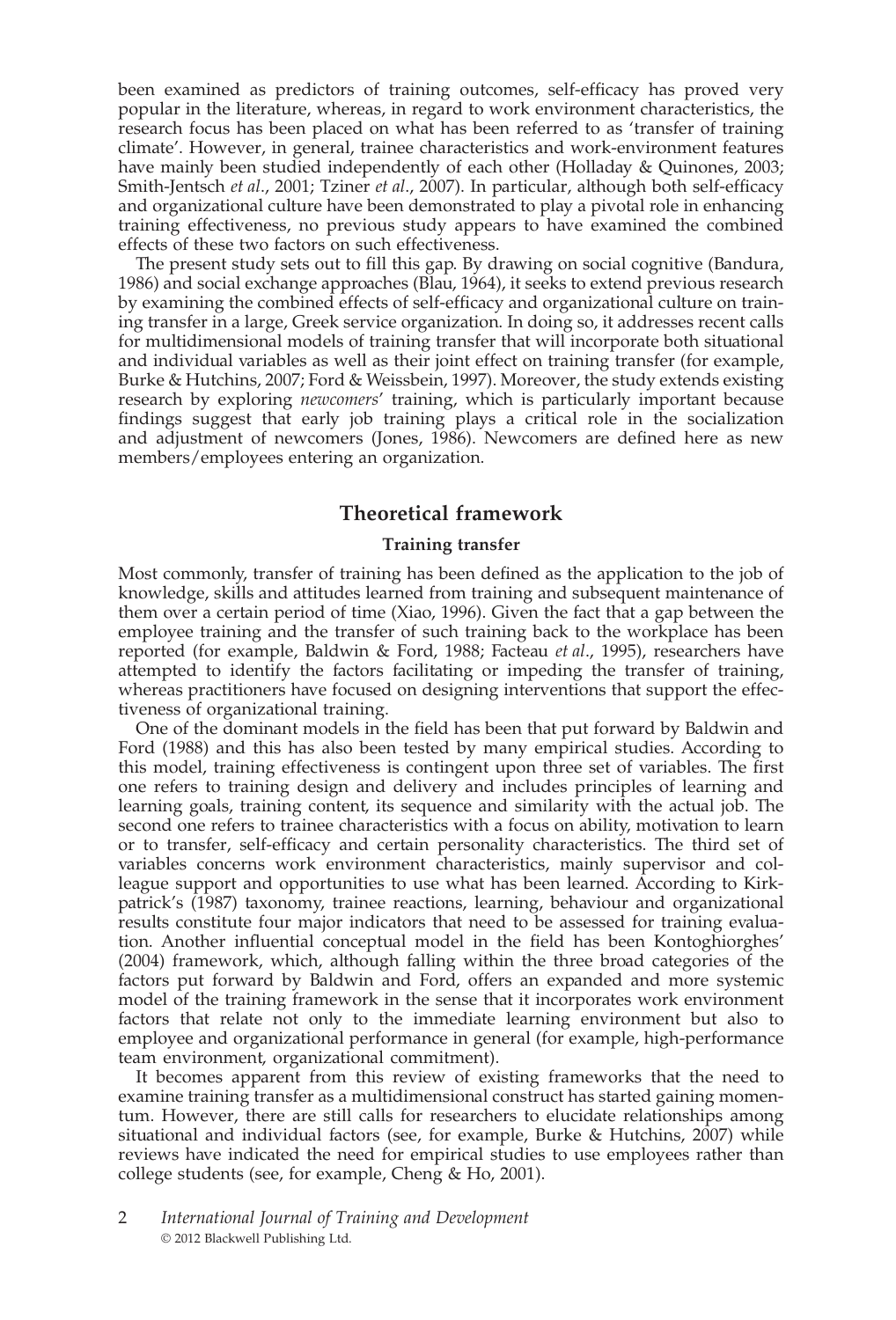#### **Organizational culture**

Organizational culture, which refers to a system of shared meanings and manifestations of organizational behaviour (Kopelman *et al*., 1990), is critical to all forms of organizational activity, as it represents a core set of values governing the attitudes, interactions and behaviours employees adopt towards their work environment and, consequently, their decision regarding training transfer. Even though recent empirical research has acknowledged the importance of work environment's effect on training transfer (for example, Burke & Hutchins, 2007), organizational context factors (as compared with trainee characteristics and training design) have received limited attention from training transfer research designs (Alvarez *et al*., 2004; Cheng & Ho, 2001; Kontoghiorghes, 2004).

While organizational culture has theoretically been acknowledged as a primary work environment factor influencing training transfer, it has generally been operationalized in terms of either (1) training transfer climate or (2) learning culture. As far as *training transfer climate* is concerned, it has generally been defined as the organization's facilitation of the use of skills acquired in training on the job (Ford *et al*., 1992). The features of organizational transfer climate, which have received most attention, have been an opportunity to perform, performance feedback and supervisor/peer support (Cromwell & Kolb, 2004; Ford *et al*., 1992; Kontoghiorghes, 2004; Xiao, 1996; Smith-Jentsch *et al*., 2001). As far as *learning culture* is concerned, relevant literature has operationalized it in terms of its focus on (1) open exchange of information and (2) encouragement of learning/training application in the pursuit of organizational goals. Learning culture has been found to be associated with trainees' increased efforts in applying the newly acquired knowledge and skills in the workplace (Awoniyi *et al*., 2002; Bates & Khasawneh, 2005; Egan *et al*., 2004). Although there is an extensive literature on the role of training transfer climate in employees' decision to make use on the job of what has been learned in training (for example, Kontoghiorghes, 2004; Lim & Morris, 2006; Tracey *et al*., 1995), there have been relatively few empirical investigations examining the role of other core sets of values on training transfer.

According to Cooke and Rousseau's (1988) framework of organizational culture, one can distinguish between destructive and constructive culture orientations; achievement and humanistic cultural patterns belong to the latter. *Humanistic organizations* operate in a person-oriented way whereas organizational members are expected to be supportive towards each other and help each other to grow. The humanistic orientation involves employee participation in decision-making and the organization's members being open to influence in their dealings with each another; in humanistic organizations, priority is given to teamwork, active involvement and empowerment. In organizations, which espouse an *achievement culture orientation*, emphasis is placed on the pursuit of a standard of excellence, and the members are expected to set and accomplish their own goals.

Employees' sense of self-development is likely to be enhanced through their membership of social entities in which they enjoy their membership. Following the reciprocity norm of social exchange theory (Blau, 1964), it thus seems plausible to suggest that employees who work in organizations embracing 'positive' group norms, such as social support, teamwork and goal achievement, are more likely to experience feelings of being obligated to increase their positive outputs and actively collaborate to achieve the company's goals. In the context of the present study, therefore, they might be more likely to transfer to the job the skills/knowledge acquired during training.

In particular, regarding *humanistic* cultural orientation, support from the supervisor and colleagues has already been found to be associated with trainees' transfer of newly acquired skills back to the job (for example, Chiaburu *et al*., 2010). Moreover, employees have been found to reciprocate organizational support through their performance as well as citizenship behaviour and more involvement (such as transferring knowledge/skills to a work situation) (Coyle-Shapiro, 2002; Simosi & Xenikou, 2010). Although only organizational 'functional' support (that is, provision of feedback) has been examined so far (which has often been called 'transfer climate'), it seems plausible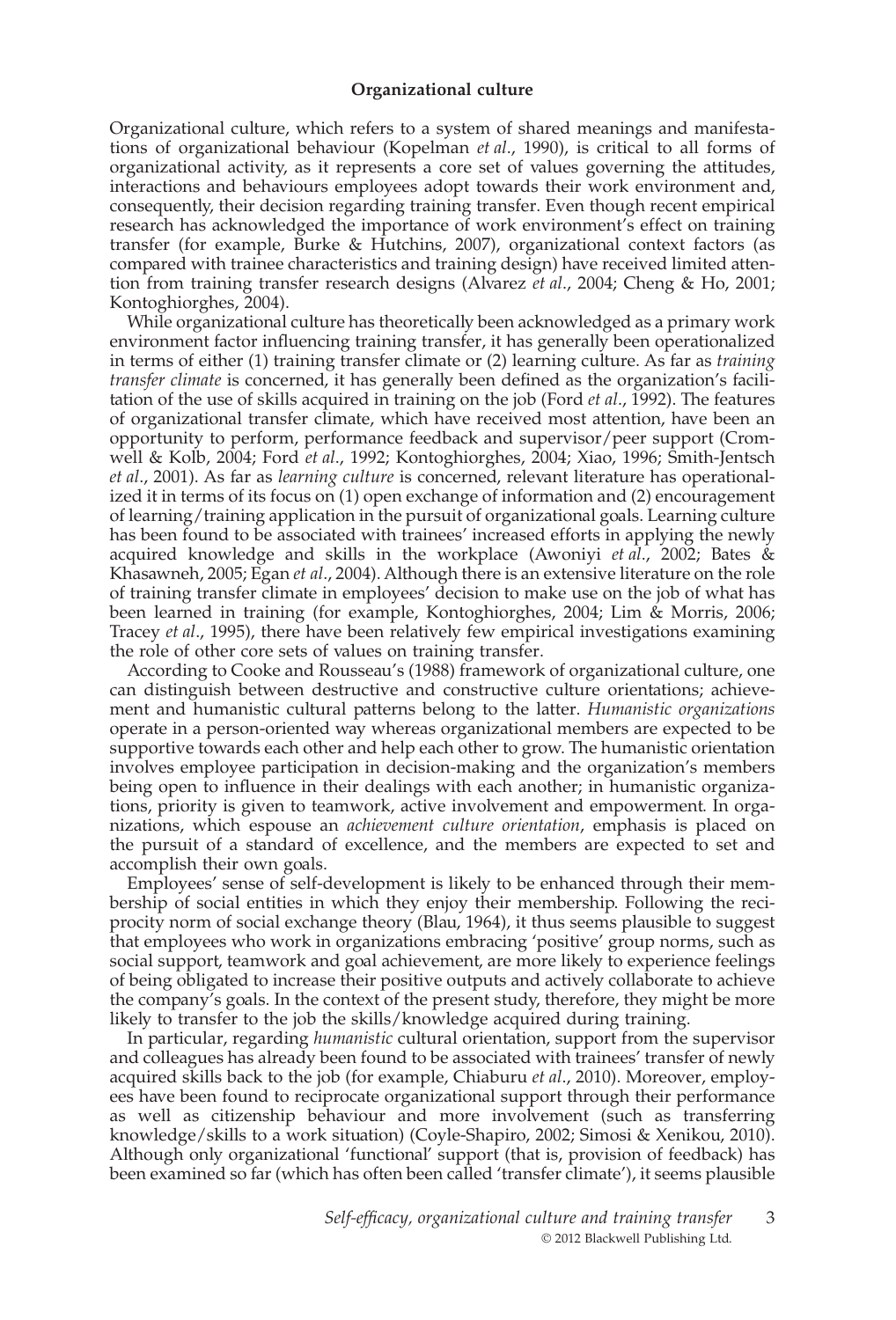to suggest that an organization that encourages teamwork support among its members as well as active involvement in their work is more likely to instil in its employees a sense of reciprocation by applying to the job the knowledge acquired through training.

*Hypothesis 1*: Humanistic and achievement organizational culture orientations are positively associated with training transfer.

#### **Self-efficacy**

Because trainees' characteristics have been found to influence training outcomes, a variety of trainees' characteristics have been examined in relation to the transfer of training, among which self-efficacy constitutes a widely researched variable. According to Bandura (1986, 1997), self-efficacy alludes to an individual's beliefs in his/her capabilities to meet task-specific demands and to successfully carry out a particular course of action; it refers to a *generative* capability according to which resources and skills are tuned into successful performance. In this respect, self-efficacy is a cognitive process that is considered to play a motivational role towards performance improvement.

The concept of self-efficacy has been advanced by drawing from social cognitive theory, according to which behaviour is motivated and regulated by one's cognitions. Employees' self-efficacy beliefs are thus likely to influence their thoughts, emotional reactions, and motivational and behavioural patterns. If employees feel that they can take action to solve a problem, then they are more likely to do so, and they acquire a sense of control over their environment. Social cognitive theory attempts to explain organizational behaviour in terms of reciprocal causation between an employee's unique personality characteristics, his/her behaviour and the environment (Stajkovic & Luthans, 1998). Employees do not respond immediately to their environment, but they self-regulate and plan future courses of action while anticipating likely consequences of such actions (Bandura, 1997).

Perceptions of self-efficacy are particularly relevant to employees' organizational performance because employees with high self-efficacy will devote more effort to their planned future actions; for instance, a strong sense of managerial self-efficacy has been found to influence managers' organizational attainments (for example, Wood & Bandura, 1989). Self-efficacy is thus associated with the existence, or absence, of self-aiding thought patterns that determine the level and persistence of effort; for instance, trainees with confidence in their own skills are likely to redouble their efforts when faced with challenges (for example, Bandura, 1997); on the contrary, trainees with low task competence have been found to tend to withdraw their efforts (Elliott & Dweck, 1988). As regard training, employees with high confidence in the skills they possess are more likely to learn the contents of the training, have positive expectations about it and also have the intention to apply the newly acquired skills on the job (Quiñones, 1995).

Self-efficacy has been found to predict skill acquisition and maintenance (Chen *et al*., 2006; Ford *et al*., 1992; Gist *et al*., 1991; Tannenbaum *et al*., 1991), while it has also being associated with overall work performance (for example, Judge & Bono's, 2001, metaanalytic study). In regard to training transfer, numerous studies have demonstrated that self-efficacy is positively related to transfer, or at least to intention to transfer (for example, Axtell *et al*., 1997; Chiaburu & Marinova, 2005; Gist *et al*., 1989; Saks, 1995; Stevens & Gist, 1997). Similarly, according to Switzer *et al*. (2005), trainees with low self-efficacy are less open to new situations and thus less likely to benefit from their participation in a training program.

#### **The moderating effect of self-efficacy on the relationship between organizational culture and training transfer**

As the review of the literature has illustrated, self-efficacy and organizational culture/ climate have each been found to be primary predictors of training transfer when tested

<sup>4</sup> *International Journal of Training and Development* © 2012 Blackwell Publishing Ltd.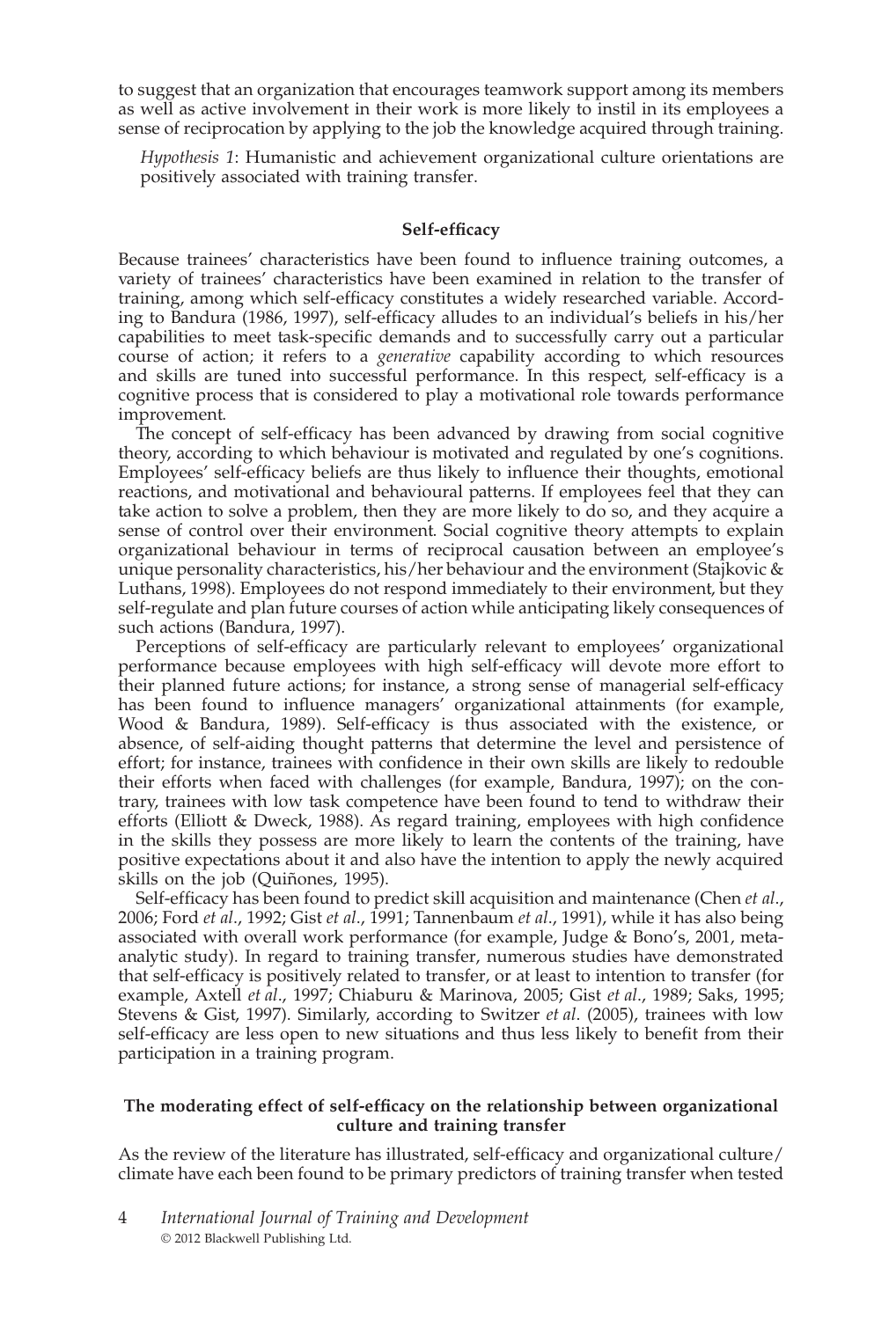independently; however, little is known about how self-efficacy interacts with organizational culture to enhance transfer. In particular, and apart from its direct effects on training and performance outcomes, there have been few studies that illustrated the role of trainees' self-efficacy in mediating or moderating work-related behaviour (for example, Gist & Mitchell, 1992; Gist *et al*., 1991; Saks, 1995). In Saks' (1995) study, self-efficacy was found to partially moderate the relationship between training and newcomers' adjustment. Research has also demonstrated the mediating role of selfefficacy in the organizational climate – training transfer relationship (Chiaburu *et al*., 2010; Sookhai & Budworth, 2010): trainees who perceived their work organization as being supportive had an increased sense that they could transfer skills (self-efficacy) and reciprocated through increased motivation to transfer.

Although the above findings suggest that the work environment has a tendency to increase the worker's confidence in the learned skill, organizational factors may affect employees differently (for example, Peters *et al*., 1985). For instance, within any particular organizational environment, trainees with low self-efficacy have been reported to find limited opportunities to apply new skills (Ford *et al*., 1992). In the Ford *et al*. study, airmen with high self-efficacy reported obtaining more opportunities to perform trained tasks and opportunities to perform more complex and more difficult tasks than low self-efficacy trainees.

As regards achievement orientation, it seems reasonable to suggest that a work organization, which is experienced as placing value on goal setting, the accomplishment of objectives and the pursuit of a standard of excellence, through the means of reciprocation (that is, felt obligation to return favourable treatment received by the organization), will prompt trainees to apply the newly acquired skills back on their job. However, such application is likely to be increased for employees with heightened sense of self-efficacy who are likely to experiment and 'take advantage' of the existence of relevant environmental 'cues' to apply their new skills back on the job, as compared with employees with low self-efficacy. This appears to be particularly applicable to achievement-oriented organizations that set high standards of excellence that are likely to be demanding. According to Bandura (1986), coping and perseverance in the face of difficulties and obstacles have been found to be affected by the person's self-efficacy; similarly, Ford *et al*. (1992) found that trainees high in self-efficacy are more likely to perform complex and difficult tasks, a finding that is particularly relevant to achievement-oriented work environments that set high standards of excellence.

In regard to humanistic culture, it seems plausible to suggest that a work environment that is perceived as being supportive towards its employees, participative and person-oriented, through the norm of reciprocity (that is, exchange of resources) will induce higher levels of trainees' transfer initiative. However, even though they feel comfortable performing all of the trained tasks, as they experience organizational support, trainees with low confidence that the tasks can be successfully performed are less likely to actively seek opportunities to apply to perform (and consequently improve) their trained skills (for example, Hill *et al*., 1987). Opportunities to apply to their jobs what they have learnt in training ensure that a greater amount of training content is finally transferred (Ford *et al*., 1992). As a consequence, humanistic work environments are expected to initiate increased training transfer; however, such a tendency is expected to be higher for trainees with increased confidence in their newly acquired skills than for trainees with low levels of self-efficacy.

*Hypothesis 2*: Self-efficacy has a moderating effect on the association between organizational culture (that is, humanistic and achievement) orientations and training transfer, the relationship being stronger for those who experience higher rather than lower levels of self-efficacy.

However, because previous empirical research has argued for the mediating role of transfer climate on the relationship between self-efficacy and training transfer (for example, Sookhai & Budworth, 2010), mediation analysis was also performed to examine the possible mediating role of each organizational culture orientation on the self-efficacy–training transfer relationship.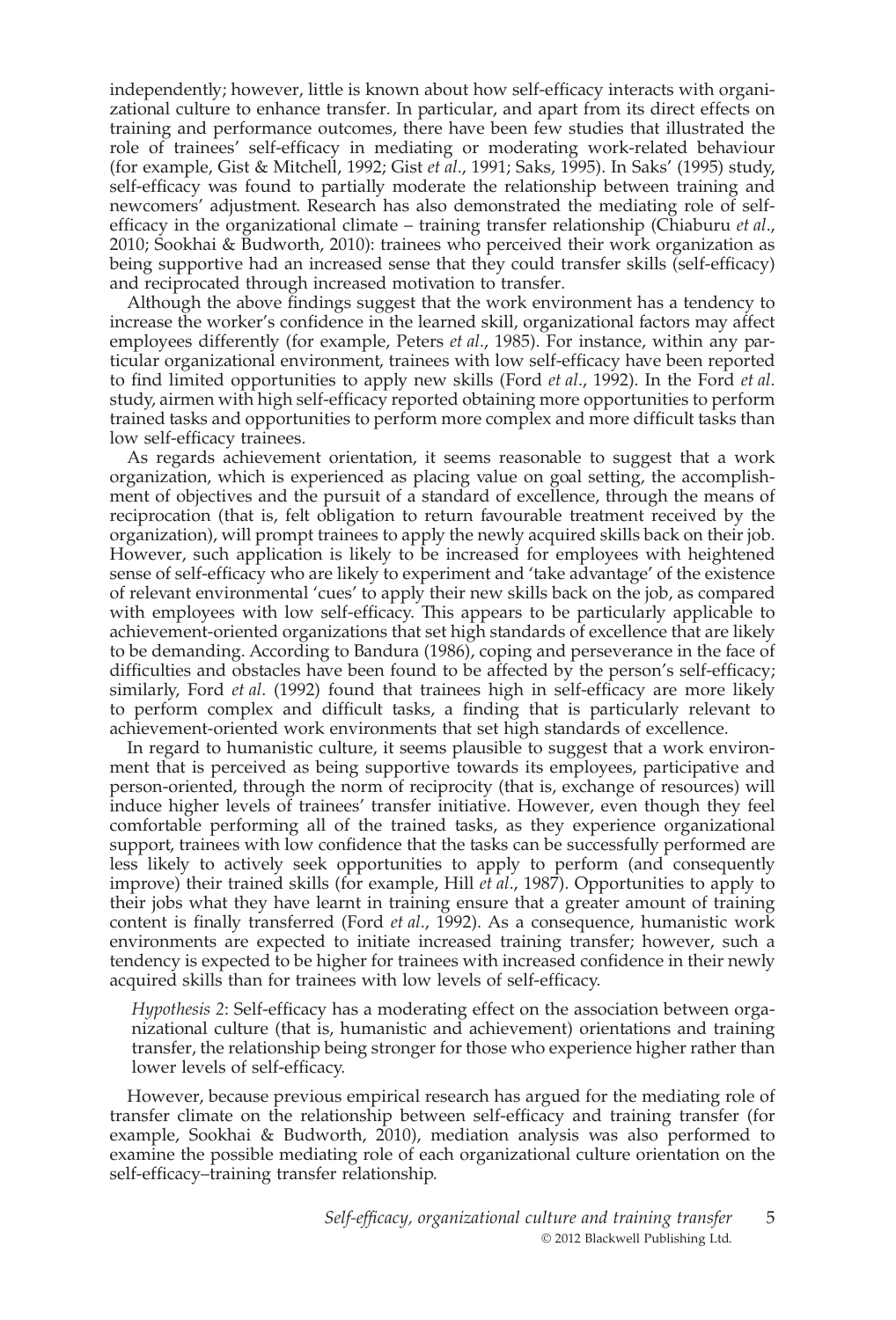# **Method**

#### **Participants and procedures**

For the purpose of the present study, questionnaires were distributed during training to 252 newly hired employees working in a Greek, public sector, financial service organization. This was a convenience sample. All completed and returned usable questionnaires. The respondents worked in various business units of the organization. Sixty-six per cent of the participants were male, and 34 per cent were female. Regarding their age, 11 per cent of the sample were between 18 and 25 years old, 58 per cent were between 25 and 30 years old, 23 per cent were between 30 and 35 years old, whereas 8 per cent were above 35 years old. In regard to their educational level, all participants had a higher education degree.

#### **Organizational context and training content**

Study participants (organized in groups of around 20 people) participated in a fourweek mandatory training course that was divided into two rounds. Three months after the first round of training sessions, which lasted two weeks, new hires participated in the second round of sessions. The survey was conducted on the first day of the second round of training sessions. Before the session started, trainees were handed a letter describing the study and inviting participation. As noted above, all trainees returned usable questionnaires.

The training methods used was a combination of lecture, role practice and instructor feedback; the training content as well as instructional methods used were the same for each group of trainees. Following Yelon and Ford's (1999) classification, the particular training program combined training for both closed as well as open skills. The former skill requires the worker to respond in one particular way on the job according to a set of rules implemented in a precise fashion. The latter skill requires no single correct way for action, relying on the worker's own choice regarding what and how to apply their training to the job. Informal discussion with the training manager as well as examination of the training material indicated that training content focused on the acquisition of task-related skills/information (such as service and sales tasks) and secondarily on knowledge of organizational goals and values. Because training design, delivery (for example, instructional techniques and learning principles) and issues related to training content (such as relevance) have been found to influence training transfer (see, for example, Burke & Hutchins, 2007), the study was deliberately designed so that its sample consisted of employees who attended the same training course.

# **Measures**

#### **Training transfer**

This was assessed using five items from Xiao's (1996) scale and using two items from Facteau *et al*.'s (1995) scale on training transfer. A sample item is as follows: 'My productivity has improved due to the skills that I learned during training'. Cronbach's estimate for the scale in this study was 0.86.

#### **Self-efficacy**

This was assessed in terms of newcomers' expectations of role mastery and performance capability. For the purpose of this study, self-efficacy was measured with five items developed by Jones (1986) for a sample of newly hired employees. A sample item reads: 'My new job is well within the scope of my abilities'. The Cronbach's estimate was 0.84.

#### **Culture orientations**

Two culture orientations, namely humanistic and achievement, were measured with six items each, which were included in the two subscales of the Organizational Culture

<sup>6</sup> *International Journal of Training and Development* © 2012 Blackwell Publishing Ltd.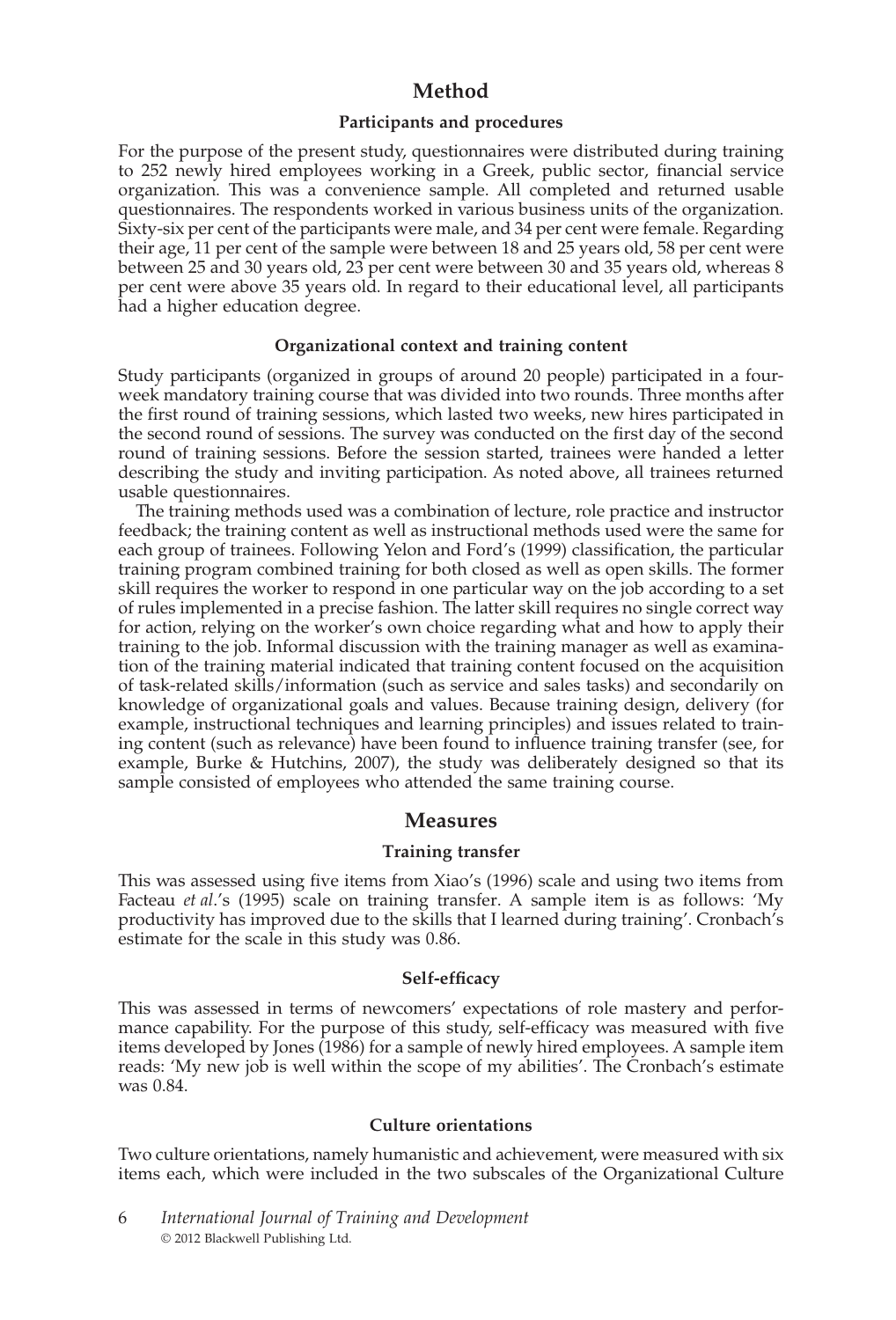Inventory (OCI; Cooke & Lafferty, 1989). The OCI was designed to measure behaviours that are expected or implicitly required by members of an organization and has been regarded as a reliable and valid measure of organizational culture (Cooke & Rousseau, 1988; Cooke & Szumal, 1993; Xenikou & Furnham, 1996). The achievement subscale contains items measuring whether or not the organization places value on goal setting, the accomplishment of objectives and the pursuit of a standard of excellence. A sample item reads 'employees are expected to be oriented towards goal achievement'. The humanistic subscale contains items examining whether or not the organization puts emphasis on co-operation and supportive interpersonal relations. A sample item reads 'employees are expected to be friendly and pleasant when dealing with others'. Cronbach's estimate was 0.90 for achievement and 0.83 for humanistic culture orientations. All scales ranged from 1 (*strongly disagree*) to 5 (*strongly agree*).

#### **Control variables**

Control variables such as demographic characteristics of gender and age were also recorded. A Harman's (1967) one-factor test was performed to account for the possibility of existence of multicollinearity. All theoretical variables examined were entered into a principal components factor analysis with varimax rotation. Examination of the scree plot and the eigenvalues stemming from the principal axis factor analysis indicated that four factors were extracted, which accounted for 59.41 of the total variation. Although no single factor accounted for most of the variance, the results of this analysis suggested that common method variance may have been minimized. Moreover, the fact that analysis revealed the existence of weak correlations between certain variables may be seen as an indication that common method variance did not constitute a problem.

### **Results**

# **Descriptive statistics**

Descriptive statistics, Cronbach's alphas and correlations among the variables examined are illustrated in Tables 1 and 2. As indicated in Table 1, the particular sample of employees appears to be slightly positively skewed as far as its perception regarding achievement and humanistic culture orientation is concerned. Correlation analyses indicated that self-efficacy as well as the two organizational culture orientations examined were associated with employees' training transfer. Training transfer demonstrated a moderate statistically significant positive correlation with self-efficacy (0.29, *p* < 0.001), and strong correlation with achievement cultural orientation (0.60, *p* < 0.001) as well as humanistic cultural orientation (0.50, *p* < 0.001). Both cultural orientations were found to be strongly associated with each other  $(0.48, p < 0.001)$ , a finding that is supported by existing literature (Xenikou & Simosi, 2006).

#### **Regression analyses**

Hierarchical regression analyses were performed to examine the strength of the effect of each independent variable examined (that is, self-efficacy and achievement/

| Variables                       | М     | SD.  | Alpha |
|---------------------------------|-------|------|-------|
| Training transfer               | 14.79 | 4.58 | 0.86  |
| Self-efficacy                   | 11.05 | 2.53 | 0.84  |
| Achievement culture orientation | 14.62 | 4.01 | 0.90  |
| Humanistic culture orientation  | 13.76 | 2.61 | 0.83  |

*Table 1: Means, standard deviations (SD) and Cronbach's alpha coefficients of the variables*

 $n = 252$ .

*Self-efficacy, organizational culture and training transfer* 7 © 2012 Blackwell Publishing Ltd.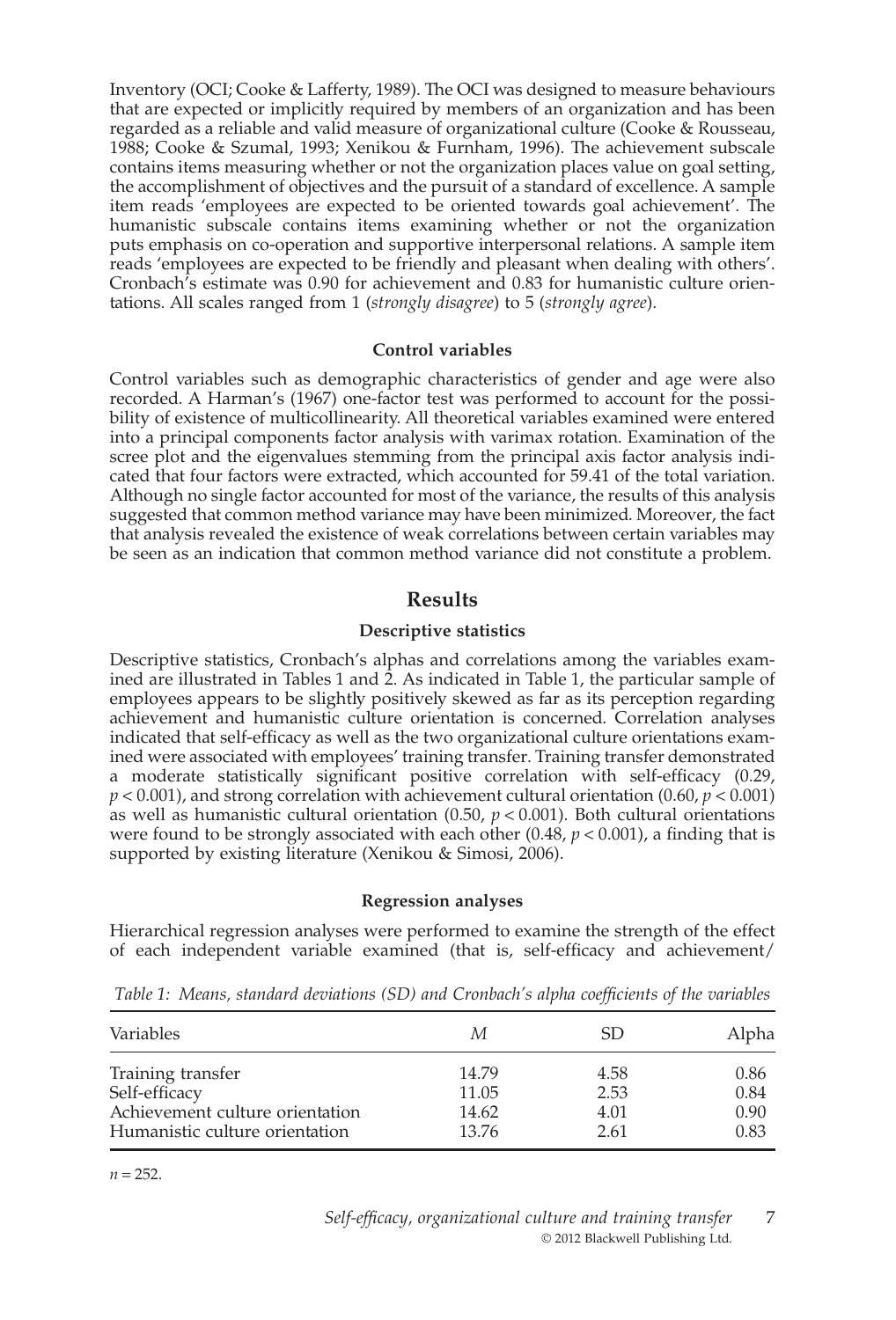| Variables                                                                                        |                                                                   | (1)                                                         | (2)                                        | (3)                               | $\left( 4\right)$   | (5) | (6) |
|--------------------------------------------------------------------------------------------------|-------------------------------------------------------------------|-------------------------------------------------------------|--------------------------------------------|-----------------------------------|---------------------|-----|-----|
| Training transfer<br>Self-efficacy<br>Achievement culture<br>Humanistic culture<br>Age<br>Gender | $\left(1\right)$<br>(2)<br>(3)<br>$\left( 4\right)$<br>(5)<br>(6) | $0.29***$<br>$0.60***$<br>$0.50***$<br>$-0.06+$<br>$-0.02+$ | $0.11+$<br>$0.18**$<br>$0.04+$<br>$-0.07+$ | $0.48***$<br>$-0.06+$<br>$-0.06+$ | $-0.03+$<br>$0.03+$ |     |     |

*Table 2: Correlation coefficients of the variables*

 $n = 252$ .

\*  $p \le 0.05$ , \*\*  $p \le 0.01$ , \*\*\*  $p \le 0.001$ . + = non-significant.

*Table 3: Results of regression analysis examining the additive effect of self-efficacy and culture orientations on training transfer*

|                                  | Training transfer |           |              |          |           |  |
|----------------------------------|-------------------|-----------|--------------|----------|-----------|--|
|                                  | $R^2$             | Adj $R^2$ | $\Delta R^2$ | F change | ß         |  |
| Step 1                           |                   |           |              |          |           |  |
| 1. Achievement culture<br>Step 2 | 0.36              | 0.36      | 0.36         | 141.77   | $0.46***$ |  |
| 2. Humanistic culture            | 0.42              | 0.41      | 0.06         | 24.37    | $0.24***$ |  |
| Step 1<br>1. Self-efficacy       | 0.46              | 0.45      | 0.04         | 17.32    | $0.20***$ |  |

Method: step-wise.

\*  $p < 0.05$ , \*\*  $p < 0.01$ , \*\*\*  $p < 0.001$ .

humanistic cultural orientations) as well as their combined contributions to training transfer. To minimize problems of multicollinearity, all variables were centred before calculating the regression statistics (Aiken & West, 1991). As indicated in Table 3, the results illustrated that each independent variable examined explained a statistically significant proportion of incremental variance in training transfer  $(\Delta R^2 = 36$  per cent for achievement cultural orientation,  $\Delta R^2 = 6$  per cent for humanistic orientation and  $\Delta R^2 = 4$  per cent for self-efficacy). Whereas achievement orientation explained the largest proportion of the incremental variance, humanistic orientation as well as selfefficacy were also found to have a significant main effect on training transfer when entered in the equation; these findings are suggestive of the predictive validity of each of the predictor variables on new hires' transfer of skills acquired through training.

Regarding the moderating effects of self-efficacy (Hypothesis 2), Baron and Kenny's (1986) procedure was followed. For this purpose, two separate moderated regression equations were performed (Table 4; models 1 and 2). At the first step, each of the two culture orientations examined, and the hypothesized moderator (self-efficacy) were both entered as predictors. At the next step, the cross product of each culture orientation and self-efficacy were regressed on the outcome variable to test for interaction effects.

The results of the moderated regression analyses are shown in Table 4. As illustrated, both interaction terms added significantly to the prediction of new hires' training transfer. The positive effect of achievement culture orientation on new hires' training transfer was found to be stronger under high self-efficacy than under low self-efficacy (*F* change = 4.13  $\Delta R^2$  = 0.01,  $p < 0.05$ ) (model 1). Similarly, a significant moderating effect of self-efficacy was found on the relationship between humanistic culture orientation and training transfer (*F* change = 7.17,  $\Delta R^2 = 0.02$ ,  $p < 0.01$ ). The nature of the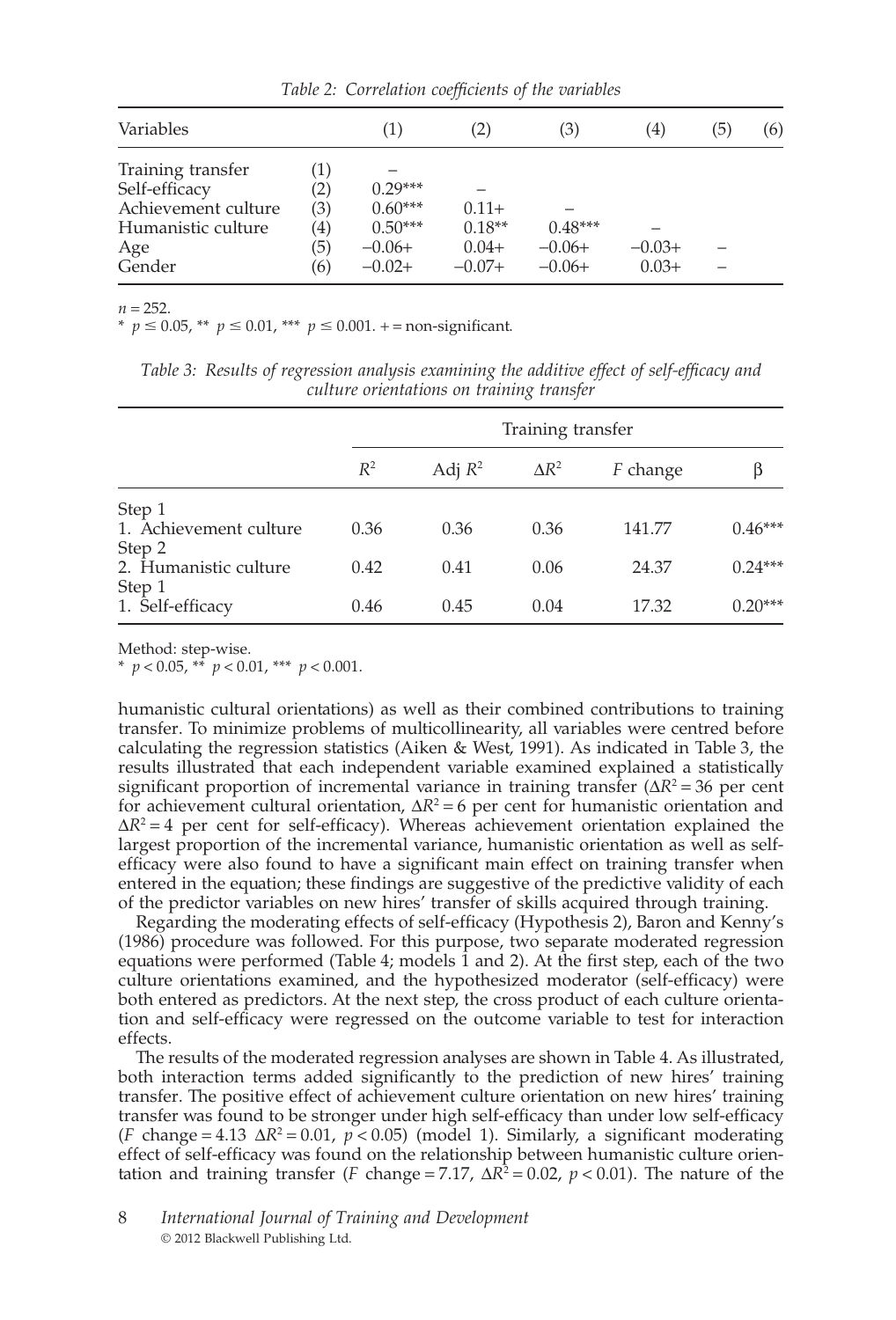|                                                    | R    | Adj $R^2$ | $R^2$ change | <i>F</i> change | β         |
|----------------------------------------------------|------|-----------|--------------|-----------------|-----------|
| Model 1                                            |      |           |              |                 |           |
| Step 1                                             |      |           |              |                 |           |
| Achievement culture orientation                    | 0.60 | 0.36      | $0.36***$    | 141.77***       | $0.56***$ |
| Self-efficacy                                      | 0.64 | 0.41      | $0.05***$    | $21.70***$      | $0.22***$ |
| Step 2                                             |      |           |              |                 |           |
| Achievement culture orientation<br>x self-efficacy | 0.65 | 0.42      | $0.01*$      | $4.13*$         | $0.09*$   |
| Model 2                                            |      |           |              |                 |           |
| Step 1                                             |      |           |              |                 |           |
| Humanistic culture orientation                     | 0.50 | 0.25      | $0.25***$    | $82.65***$      | $0.46***$ |
| Self-efficacy                                      | 0.54 | 0.29      | $0.04***$    | 14.80***        | $0.20***$ |
| Step 2                                             |      |           |              |                 |           |
| Humanistic culture orientation<br>x self-efficacy  | 0.56 | 0.30      | $0.02*$      | $7.17**$        | $0.14**$  |

*Table 4: Results of hierarchical regression analysis, examining the moderating effect of selfefficacy on the relationship between organizational culture orientations and training transfer*

\* *p* < 0.05, \*\* *p* < 0.01, \*\*\* *p* < 0.001.

Note: ' $\beta s'$  are taken from the last equation.



Achievement culture orientations

*Figure 1: Effects of achievement culture orientations on training transfer at different values of self-efficacy.*

interaction effects of self-efficacy on the relationship between culture orientations and training transfer were further clarified by two separate plots, which were drawn for individuals whose scores on self-efficacy were one standard deviation below the mean and one standard deviation above the mean (Aiken & West, 1991). As depicted in Figure 1, the slopes (betas), which depicted the relationships between self-efficacy, achievement culture and training transfer, were found to be positive and significant. This finding suggests that newcomers experiencing high self-efficacy who perceive their employing organization as a high-achievement work context are more likely to transfer the skills acquired through training back to their job, when compared with newcomers with low confidence in their own skills who perceive their organization as a high-achievement work environment. Similarly, when high self-efficacy newcomers experienced their organization as being supportive and person oriented, they also reported high levels of training transfer (Figure 2). The above results support Hypothesis 2.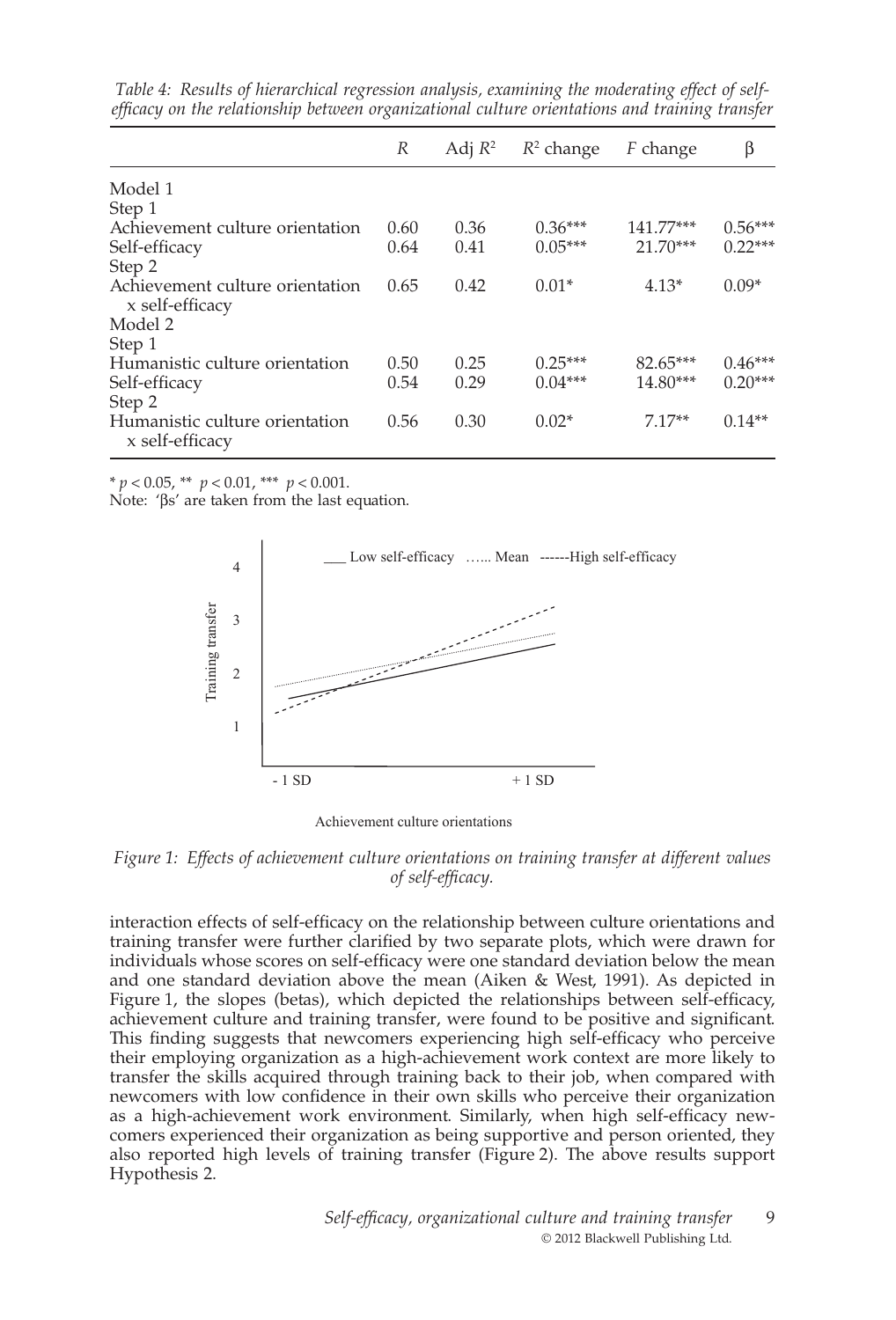

*Figure 2: Effects of humanistic culture orientations on training transfer at different values of self-efficacy.*

*Table 5: Results of hierarchical regression analysis, examining the mediating effect of organizational culture orientations on the relationship between self-efficacy and training transfer*

| Training transfer<br>$\mathfrak{Z}$<br>2                                                                                                                                                                                                                                                                                                                                                                                                                                                                                                                                                                                                                                                                                                                                                                                                                                      |        |                                     |                                                                                         |                       |
|-------------------------------------------------------------------------------------------------------------------------------------------------------------------------------------------------------------------------------------------------------------------------------------------------------------------------------------------------------------------------------------------------------------------------------------------------------------------------------------------------------------------------------------------------------------------------------------------------------------------------------------------------------------------------------------------------------------------------------------------------------------------------------------------------------------------------------------------------------------------------------|--------|-------------------------------------|-----------------------------------------------------------------------------------------|-----------------------|
| 1                                                                                                                                                                                                                                                                                                                                                                                                                                                                                                                                                                                                                                                                                                                                                                                                                                                                             |        |                                     |                                                                                         |                       |
|                                                                                                                                                                                                                                                                                                                                                                                                                                                                                                                                                                                                                                                                                                                                                                                                                                                                               | $-1SD$ |                                     | $+1SD$                                                                                  |                       |
|                                                                                                                                                                                                                                                                                                                                                                                                                                                                                                                                                                                                                                                                                                                                                                                                                                                                               |        | Humanistic culture orientations     |                                                                                         |                       |
| Figure 2: Effects of humanistic culture orientations on training transfer at different values                                                                                                                                                                                                                                                                                                                                                                                                                                                                                                                                                                                                                                                                                                                                                                                 |        | of self-efficacy.                   |                                                                                         |                       |
| organizational culture orientations on the relationship between self-efficacy and training                                                                                                                                                                                                                                                                                                                                                                                                                                                                                                                                                                                                                                                                                                                                                                                    |        | transfer                            | Table 5: Results of hierarchical regression analysis, examining the mediating effect of |                       |
|                                                                                                                                                                                                                                                                                                                                                                                                                                                                                                                                                                                                                                                                                                                                                                                                                                                                               |        | Training<br>transfer                | Achievement<br>culture                                                                  | Humanistic<br>culture |
| Models and variables<br>Model 1<br>Self-efficacy                                                                                                                                                                                                                                                                                                                                                                                                                                                                                                                                                                                                                                                                                                                                                                                                                              |        | $0.29***$                           |                                                                                         |                       |
| Model 2<br>Self-efficacy<br>Model 3                                                                                                                                                                                                                                                                                                                                                                                                                                                                                                                                                                                                                                                                                                                                                                                                                                           |        |                                     | $0.11+$                                                                                 | $0.18**$              |
| Humanistic culture orientation<br>Self-efficacy<br>$\Delta R^2$                                                                                                                                                                                                                                                                                                                                                                                                                                                                                                                                                                                                                                                                                                                                                                                                               |        | $0.46***$<br>$0.21***$<br>$0.29***$ |                                                                                         |                       |
| * $p < 0.05$ , ** $p < 0.01$ , *** $p < 0.001$ .                                                                                                                                                                                                                                                                                                                                                                                                                                                                                                                                                                                                                                                                                                                                                                                                                              |        |                                     |                                                                                         |                       |
| Regression analyses were also performed to test possible mediating effect of orga-<br>nizational culture on the relationship between self-efficacy and training transfer (see<br>Table 5). No such mediating effect was found.                                                                                                                                                                                                                                                                                                                                                                                                                                                                                                                                                                                                                                                |        |                                     |                                                                                         |                       |
|                                                                                                                                                                                                                                                                                                                                                                                                                                                                                                                                                                                                                                                                                                                                                                                                                                                                               |        | Discussion and conclusions          |                                                                                         |                       |
| The present study examined the role that self-efficacy and organizational culture play<br>in relation to training transfer, as reported by trainees. The study compliments earlier<br>research that indicated a relationship between self-efficacy and training transfer. While<br>the bivariate correlations, which were found to exist between self-efficacy and training<br>transfer, were weaker ( $r = 0.29$ ) than those reported in relevant studies (for example,<br>around 0.40 in Velada et al.'s, 2007, study and in Sookhai & Budworth, 2010), a recent<br>meta-analysis by Gegenfurtner (2011), which used data from 148 studies, illustrated the<br>existence of population correlation estimates of 0.29 for pre-training and 0.31 for<br>post-training self-efficacy.<br>As far as the first hypothesis of this study is concerned, the findings suggest that |        |                                     | organizational cues indicating that the work organization is oriented towards either    |                       |

#### **Discussion and conclusions**

<sup>10</sup> *International Journal of Training and Development* © 2012 Blackwell Publishing Ltd.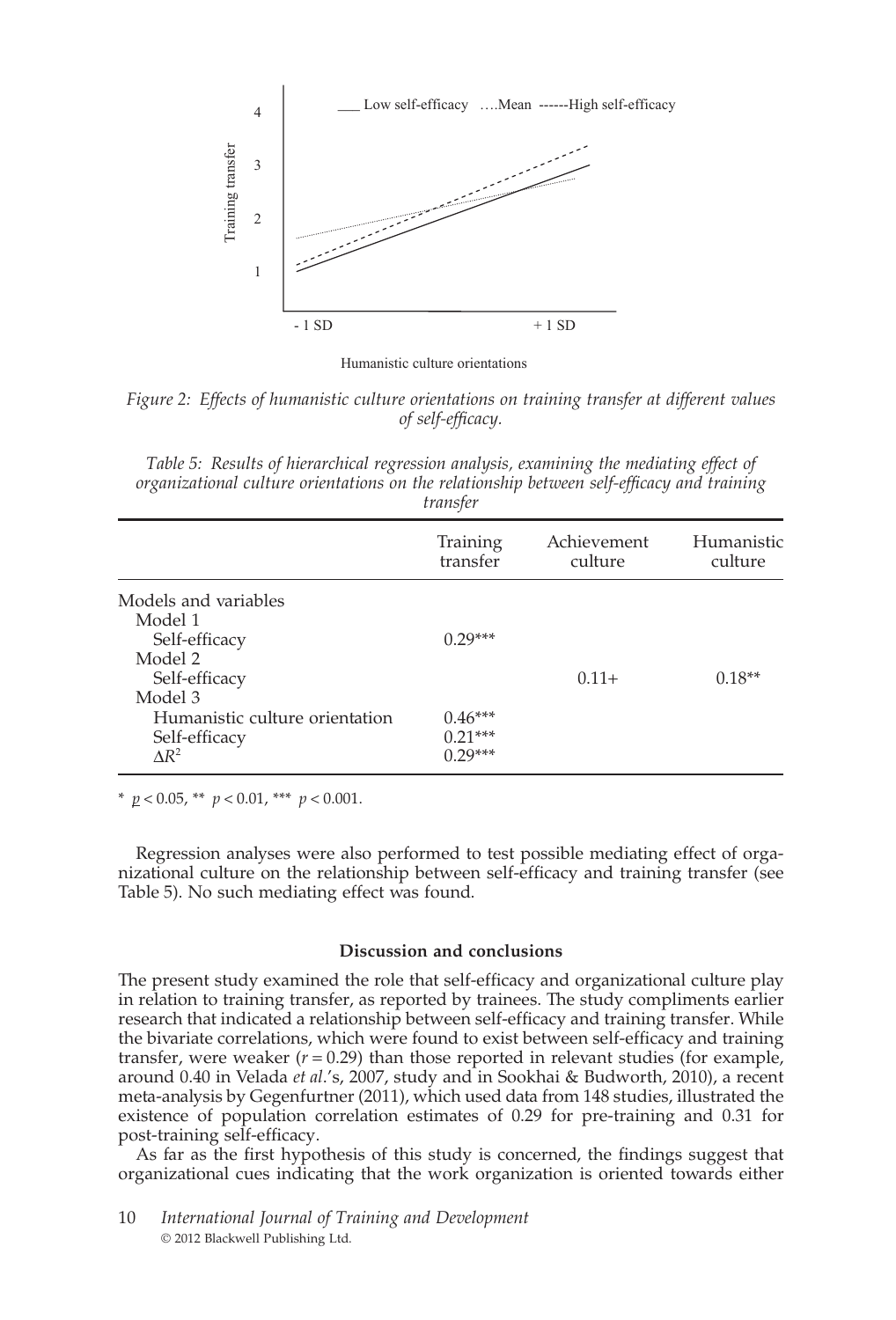goal achievement or teamwork and social support appear to encourage the application of newly trained skills and behaviours on the job. This finding is consistent with the literature on transfer climate/learning culture, which highlights the existence of a strong significant positive relationship between the latter and the transfer of training (for example, Tziner *et al*., 2007). Similarly, employees' perceptions of the organization as being a supportive context that encourages participation and active involvement in decision making has also been found to be linked with training transfer (for example, Lucas & Ogilvie, 2006). Moreover, and as far as the direct relationships of the independent variables with training transfer are concerned, the findings indicate that achievement culture orientation explains a great percentage of the variance on training transfer  $(\Delta R^2 = 0.36)$ , as compared with humanistic orientation  $(\Delta R^2 = 0.6)$  and self-efficacy  $(\Delta R^2 = 0.4)$ ; this finding suggests that achievement-oriented culture is the stronger predictor of training transfer as compared with the other two variables examined in the present study. Nevertheless, while the step-wise regression analysis indicated that achievement culture remained the most influential variable affecting training transfer, both self-efficacy and humanistic culture explained additional variance of new hires' transfer of training knowledge/skills above and beyond the effect of achievement culture. This finding, which is at odds with some existing research (for example, Gaudine & Saks, 2004; Rouiller & Goldstein, 1993; Tziner *et al*., 1991) illustrating that either self-efficacy or organizational support/transfer climate *alone* is not sufficient for training transfer, indicates that both factors are independent contributors to training transfer. This finding may also be attributed to the sample used in this study (that is, new hires), the type of knowledge trained and the instructional methods during training as well as the use of self-assessments and/or assessment criterion used (that is, application of knowledge/skills learned and subsequent maintenance of them over a period of time). In this regard, it is noted that Gegenfurtner's (2011) meta-analytic study has illustrated that the motivation–transfer relationship differed as a function of the type of knowledge trained, instruction (learner-centred vs. knowledge-centred environment) as well as assessment source (self-assessment vs. other-assessment sources) and criterion (for example, frequency of use vs. increased effectiveness of work performance).

Regarding the second hypothesis, the findings of this study suggest that there is a moderating effect of self-efficacy on the relationship between each of the two cultural orientations examined and transfer of training back to the job. In regard to the moderating role of self-efficacy on the achievement culture orientation – training transfer relationship, the findings suggest that, when trainees feel confident of their ability to perform, it becomes more likely that they will take advantage of the high standards of excellence set by an achievement-oriented work environment and practise the skills/ knowledge acquired through training. Similarly, trainees with high levels of selfefficacy are more likely to 'use' the support offered by their work environment to demonstrate increased practice of their knowledge and newly acquired skills. In both achievement and humanistic work environments, 'positive' group norms are still likely to induce employees' training transfer; however, such tendency is likely to be less strong in the case of trainees who did not feel that they could succeed in their tasks.

#### **Limitations and implications of the study**

This study was conducted using data from a single organization, which may limit the generalizability of the results to other work settings, industries or even cultural contexts. It is thus important to examine whether or not findings similar to these of the present study are found in different work samples (for example, managers), other work settings or cultures. Moreover, the present study used data drawn from the same respondents at a single point in time using the same collection method. Regarding the single-source bias, recent research has indicated that self-report and objective outcome measures have often been found to yield similar results (for example, Spector, 2006; Tharenou *et al*., 2007). Nevertheless, it would be advisable to conduct a study using multiple sources of data collection, especially as far as training transfer is concerned.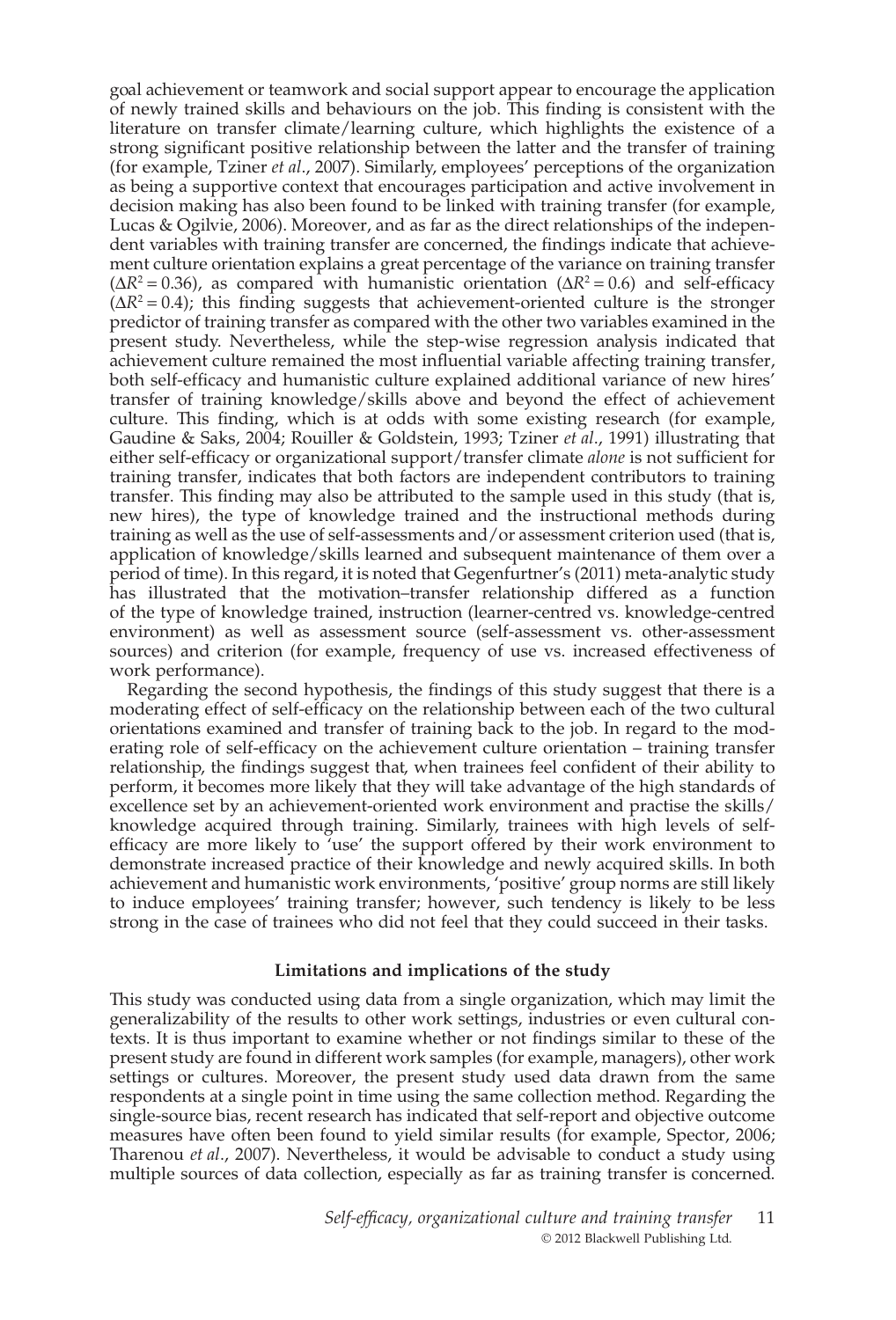Moreover, given the cross-sectional nature of the present investigation, causal effects among the variables examined cannot be detected.

Another limitation of the present study refers to its sample that consists of new hires. New hires constitute a special training population in the sense that training is essential to them to perform their job satisfactorily. Under these circumstances, training might have acted as a great incentive to them to transfer what they have learned within the training program because they needed the particular knowledge/skills acquired during the induction training to perform their job well. For this reason, future research would need to examine the same factors in a work context within which the transfer incentive is not so high.

The present study has both theoretical and practical implications. The results extend the research on organizational socialization by providing evidence that self-efficacy moderates the relationship between organizational culture and new hires' training transfer. This link had not been made in previous work on work–family research. In this respect, this study is in line with social cognitive theory tenets according to which although a great deal of employees' knowledge and behaviours are generated by their work environment, employees process and act upon such information differently due to their own unique characteristics. Moreover, the findings of this study bear implications for the development of theoretical frameworks of training transfer by encouraging the use of multidimensional models for the understanding of training transfer. Such theoretical models need to acknowledge the central role of both self-efficacy and organizational culture in the transfer process. Because of the eclectic nature of the framework proposed here, a more comprehensive model would warrant inclusion of more theoretical constructs (see, for example, Kontoghiorghes, 2004), whereas future research may also expand the study's framework by including other variables as possible moderators of the relation between organizational culture and training transfer. The finding that achievement culture orientation explains a great percentage of the variance on training transfer suggests that a theoretical framework needs also to take this cultural orientation into account when attempting to explain the transfer process.

This study also has practical implications because the design of effective training programs may be facilitated by a better understanding of personal and situational factors, as well as their interrelationships. These factors interact to influence employees' training transfer. First, the findings referring to the direct (that is, non-moderated) effects of self-efficacy and positive group norms (that is, achievement and humanistic cultural orientations) on training transfer are particularly important especially in cases where employees either work under adverse work conditions or have low self-efficacy. In an unsupportive work environment, the organization needs to enhance trainees' self-efficacy in an attempt to compensate for the lack of 'positive' group norms and to induce training transfer. In this regard, and given that self-efficacy is a malleable characteristic that may change as a result of new experiences (see, for example, Gist *et al*., 1991), training/induction programs, which match trainees' self-efficacy levels, need to be devised as a means of increasing transfer of training back to the job. For instance, training performance could be enhanced using differential training methods and processes to instruct trainees with low self-efficacy, as such methods have been found to offer greater benefit for the latter (see, for example, Saks, 1995). In particular, behavioural modelling, mastery experiences and vicarious learning have been found to be more effective in their case (for example, Bandura, 1986; Morin & Latham, 2000). In the meantime, organizations can enhance training transfer (especially in the case of low self-efficacy employees) by providing a work environment with 'positive' group norms that instil in trainees increased willingness to transfer what they have learned back to their job. For instance, provision of supportive feedback as part of the training intervention, verbal persuasion and goal setting after training has been found to be effective means of increasing self-efficacy in the case of low self-efficacy trainees (see, for example, Bandura, 1982, and Gist *et al*., 1991).

The function of self-efficacy as a moderating variable explaining even a small amount of the organizational culture–training transfer relationship  $(\Delta R^2$  ranging from 0.01 to 0.02) has also practical implications by contributing to practitioners' knowledge of the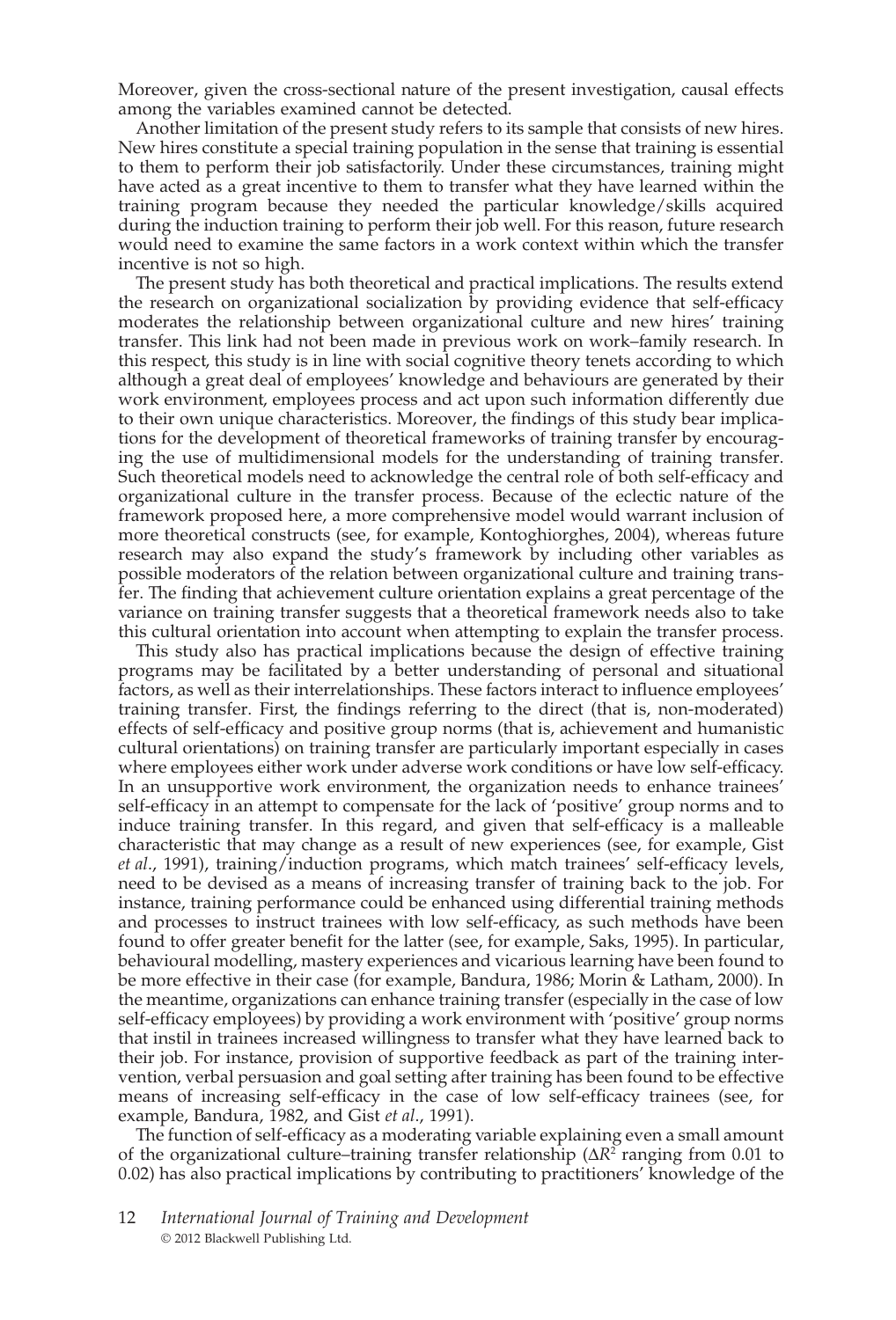mechanism by which self-efficacy and organizational culture may foster training transfer. In regard to the interrelationship between self-efficacy and organizational culture, the findings of the study suggest that organizations should not rely solely on trainee characteristics or context to transfer newly learned skills to the job. On the one hand, employees' level of self-efficacy may have limited utility in terms of transferring the learned skills on the job in the case of absence of constructive organizational norms; on the other hand, 'positive' organizational norms may be less effective for low selfefficacy trainees where the organization does not provide differential training methods and supportive feedback as part of the training intervention. Finally, to maximize the benefits with regard to training and development, it is essential to explore further possible interrelationships between personal and organization-related factors so as trainees will take full advantage of the training experience and performance of training programs will be maximized.

#### **References**

- Aiken, L. and West, S. (1991), *Multiple Regression: Testing and Interpreting Interactions* (Newbury Park, CA: Sage).
- Alvarez, K., Salas, E. and Garofano, C. (2004), 'An integrated model of training evaluation and effectiveness', *Human Resource Development Review,* **3**, 4, 385–416.
- Awoniyi, E., Griego, O. and Morgan, G. (2002), 'Person-environment fit and transfer of training', *International Journal of Training and Development,* **6**, 5, 25–35.
- Axtell, C., Maitlis, S. and Yearta, S. (1997), 'Predicting immediate and longer-term transfer of training', *Personnel Review,* **26**, 3, 201–13.
- Baldwin, T. and Ford, J. (1988), 'Transfer of training: a review and directions for future research', *Personnel Psychology,* **41**, 63–105.
- Bandura, A. (1982), 'Self-efficacy mechanism in human agency', *American Psychologist,* **37**, 122–47.
- Bandura, A. (1986), *Social Foundations of Thought and Action: A Social Cognitive Perspective* (Englewood Cliffs, NJ: Prentice-Hall).
- Bandura, A. (1997), *Self-Efficacy: The Exercise of Control* (New York: Freeman).
- Baron, R. and Kenny, D. (1986), 'The moderator-mediator variable distinction in social psychological research: conceptual, strategic and statistical considerations', *Journal of Personality and Social Psychology,* **51**, 6, 1173–82.
- Bates, R. and Khasawneh, S. (2005), 'Organizational learning culture, learning transfer climate and perceived innovation in Jordanian organizations', *International Journal of Training and Development,* **9**, 2, 96–109.
- Blau, P. (1964), *Exchange and Power in Social Life* (New York: Wiley).
- Burke, L. and Hutchins, H. (2007), 'Training transfer: an integrative literature review', *Human Resource Development Review,* **6**, 3, 263–96.
- Chen, C., Sok, P. and Sok, K. (2006), 'Exploring potential factors leading to effective training', *Journal of Management Development,* **26**, 9, 843–56.
- Cheng, E. and Ho, D. (2001), 'A review of transfer of training studies in the past decade', *Personnel Review,* **30**, 1, 102–18.
- Chiaburu, D. and Marinova, S. (2005), 'What predicts skill transfer? An exploratory study of goal orientation, training self-efficacy and organizational supports', *International Journal of Training and Development,* **9**, 2, 110–23.
- Chiaburu, D., van Dam, K. and Hutchins, H. (2010), 'Social support in the workplace and training transfer: a longitudinal analysis', *International Journal of Selection and Assessment,* **18**, 2, 187–200.
- Cooke, R. and Lafferty, J. (1989), *Organizational Culture Inventory* (Plymouth, MI: Human Synergistics).
- Cooke, R. and Rousseau, D. (1988), 'Behavioral norms and expectations: a quantitative approach to the assessment of organizational culture', *Group and Organization Studies,* **13**, 3, 245–73.
- Cooke, R. and Szumal, J. (1993), 'Measuring normative beliefs and shared behavioral expectations in organizations: the reliability and validity of the Organizational Culture Inventory', *Psychological Reports,* **72**, 3, 1299–330.
- Coyle-Shapiro, J. (2002), 'A psychological contract perspective on organizational citizenship behaviour', *Journal of Organizational Behavior,* **23**, 8, 927–47.
- Cromwell, S. and Kolb, J. (2004), 'An examination of work-environment support factors affecting transfer of supervisory skills training to the workplace', *Human Resource Development Quarterly,* **15**, 4, 449–71.

*Self-efficacy, organizational culture and training transfer* 13 © 2012 Blackwell Publishing Ltd.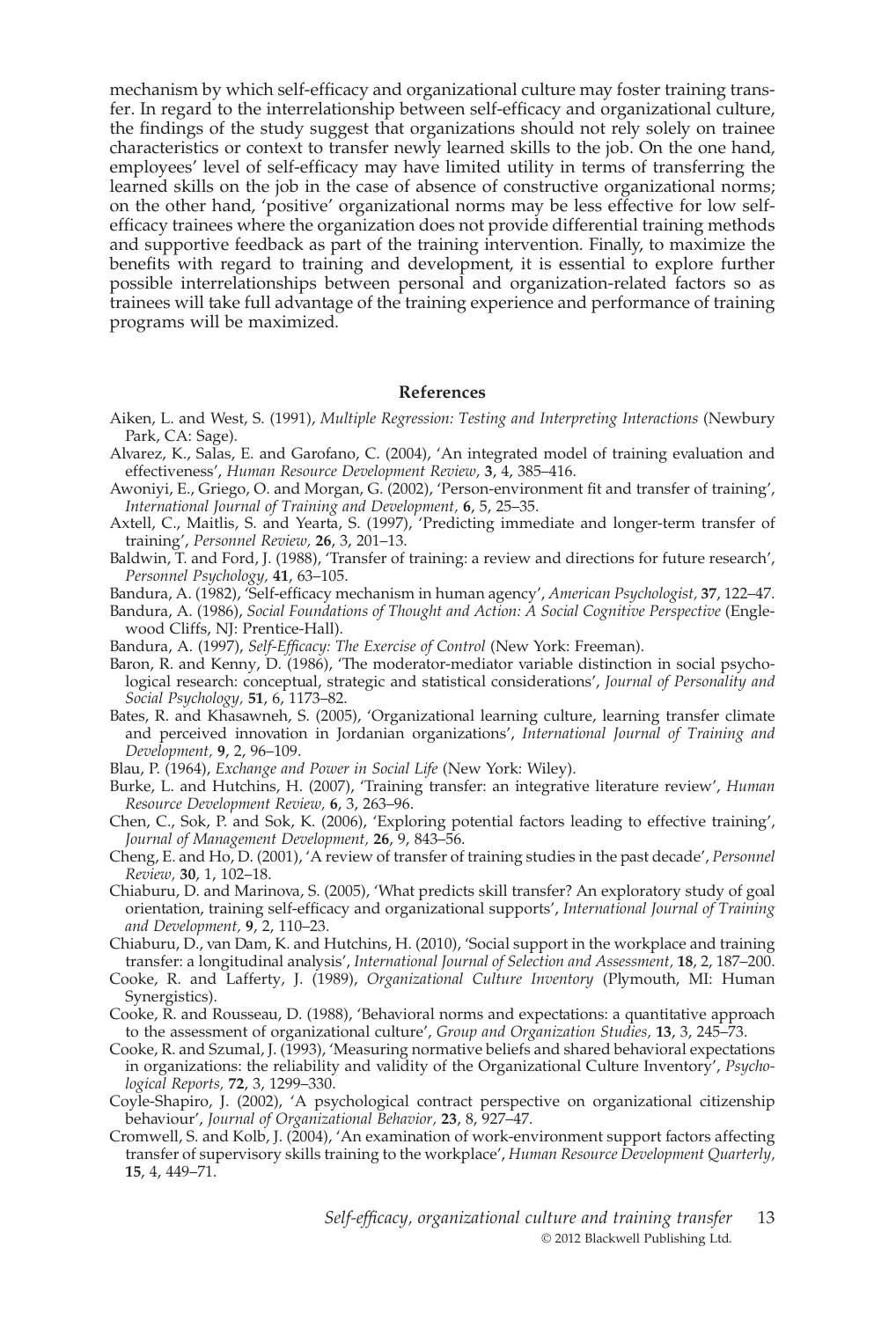- Egan, T., Yang, B. and Bartlett, K. (2004), 'The effectiveness of organizational learning culture and job satisfaction on motivation to transfer learning and turnover intention', *Human Resource Development Quarterly,* **15**, 2, 279–301.
- Elliott, E. and Dweck, C. (1988), 'Goals: an approach to motivation and achievement', *Journal of Personality and Social Psychology,* **54**, 1, 5–12.
- Facteau, J., Dobbins, G., Russell, J., Ladd, R. and Kudisch, J. (1995), 'The influence of general perceptions of the training environment on pre-training motivation and perceived transfer of training', *Journal of Management,* **21**, 1, 1–25.
- Ford, J. and Weissbein, W. (1997), 'Transfer of training: an updated review and analysis', *Performance Improvement,* **9**, 1, 22–41.
- Ford, J., Quiñones, M., Sego, D. and Sorra, J. (1992), 'Factors affecting the opportunity to perform trained skills on the job', *Personnel Psychology,* **45**, 3, 511–27.
- Gaudine, A. and Saks, A. (2004), 'A longitudinal quasi-experience on the effects of post-training transfer interventions', *Human Resource Development Quarterly,* **15**, 1, 57–76.
- Gegenfurtner, A. (2011), 'Motivation and transfer in professional training: a meta-analysis of the moderating effects of knowledge type, instruction, and assessment conditions', *Educational Research Review,* **6**, 3, 153–68.
- Gist, M. and Mitchell, T. (1992), 'Self-efficacy: a theoretical analysis of its determinants and malleability', *Academy of Management Review,* **17**, 2, 183–211.
- Gist, M., Schwoerer, C. and Rosen, B. (1989), 'Effects of alternative training methods on selfefficacy and performance in computer software training', *Journal of Applied Psychology,* **74**, 6, 884–91.
- Gist, M., Stevens, C. and Bavetta, A. (1991), 'Effects of self-efficacy and post-training intervention on the acquisition and maintenance of complex interpersonal skills', *Personnel Psychology,* **44**, 4, 837–61.
- Grossman, R. and Salas, E. (2011), 'The transfer of training: what really matters', *International Journal of Training and Development,* **15**, 2, 103–20.
- Harman, H. (1967), *Modern Factor Analysis* (Chicago, IL: University of Chicago Press).
- Hill, T., Smith, N. and Mann, M. (1987), 'Role of efficacy expectations in predicting the decision to use advanced technologies: the case of computers', *Journal of Applied Psychology,* **72**, 2, 307–13.
- Holladay, C. and Quinones, M. (2003), 'Practice variability and transfer of training: the role of self-efficacy generality', *Journal of Applied Psychology,* **88**, 6, 1094–103.
- Jones, G. (1986), 'Socialization tactics, self-efficacy and newcomers' adjustments to organizations', *Academy of Management Journal,* **29**, 2, 262–79.
- Judge, T. and Bono, J. (2001), 'Relationship of core self-evaluations traits self-esteem, generalized self-efficacy, locus of control, and emotional stability – with job satisfaction and job performance: a meta-analysis', *Journal of Applied Psychology,* **86**, 1, 80–92.
- Kirkpatrick, D. (1987), 'Evaluation of Training', in R. Craig (ed.), *Training and Development Handbook: A Guide to Human Resource Development*, 3rd edn (New York: McGraw-Hill), pp. 301– 19.
- Kontoghiorghes, C. (2004), 'Reconceptualizing the learning transfer conceptual framework: empirical validation of a new systemic model', *International Journal of Training and Development,* **8**, 3, 210–21.
- Kopelman, R., Brief, A. and Guzzo, R. (1990), 'The Role of Climate and Culture in Productivity', in B. Schneider (ed.), *Organizational Culture and Climate* (San Francisco, CA: Jossey-Bass), pp. 282–318.
- Lim, D. and Morris, D. (2006), 'Influence of trainee characteristics, instructional satisfaction, and organizational climate on perceived learning and training transfer', *Human Resource Development Quarterly,* **17**, 1, 65–115.
- Lucas, L. and Ogilvie, D. T (2006), 'Things are not always what they seem: how reputations, culture and incentives influence knowledge transfer', *Learning Organization,* **13**, 1, 7–24.
- Morin, L. and Latham, G. (2000), 'The effect of mental practice and goal setting as a transfer of training intervention on supervisors' self-efficacy and communication skills: an exploratory study', *Applied Psychology: An International Review,* **49**, 3, 566–79.
- Peters, L. H., O'Connor, E. J. and Eulberg, J. R. (1985), 'Situational constraints: sources, consequences, and future considerations', *Research in Personnel and Human Resources Management,* **3**, 79 –113.
- Quiñones, M. (1995), 'Pretraining context effects: training assignment as feedback', *Journal of Applied Psychology,* **80**, 2, 226–38.
- Rouiller, J. and Goldstein, I. (1993), 'The relationship between organizational transfer climate and positive transfer of training', *Human Resource Development Quarterly,* **4**, 4, 377–90.
- 14 *International Journal of Training and Development* © 2012 Blackwell Publishing Ltd.